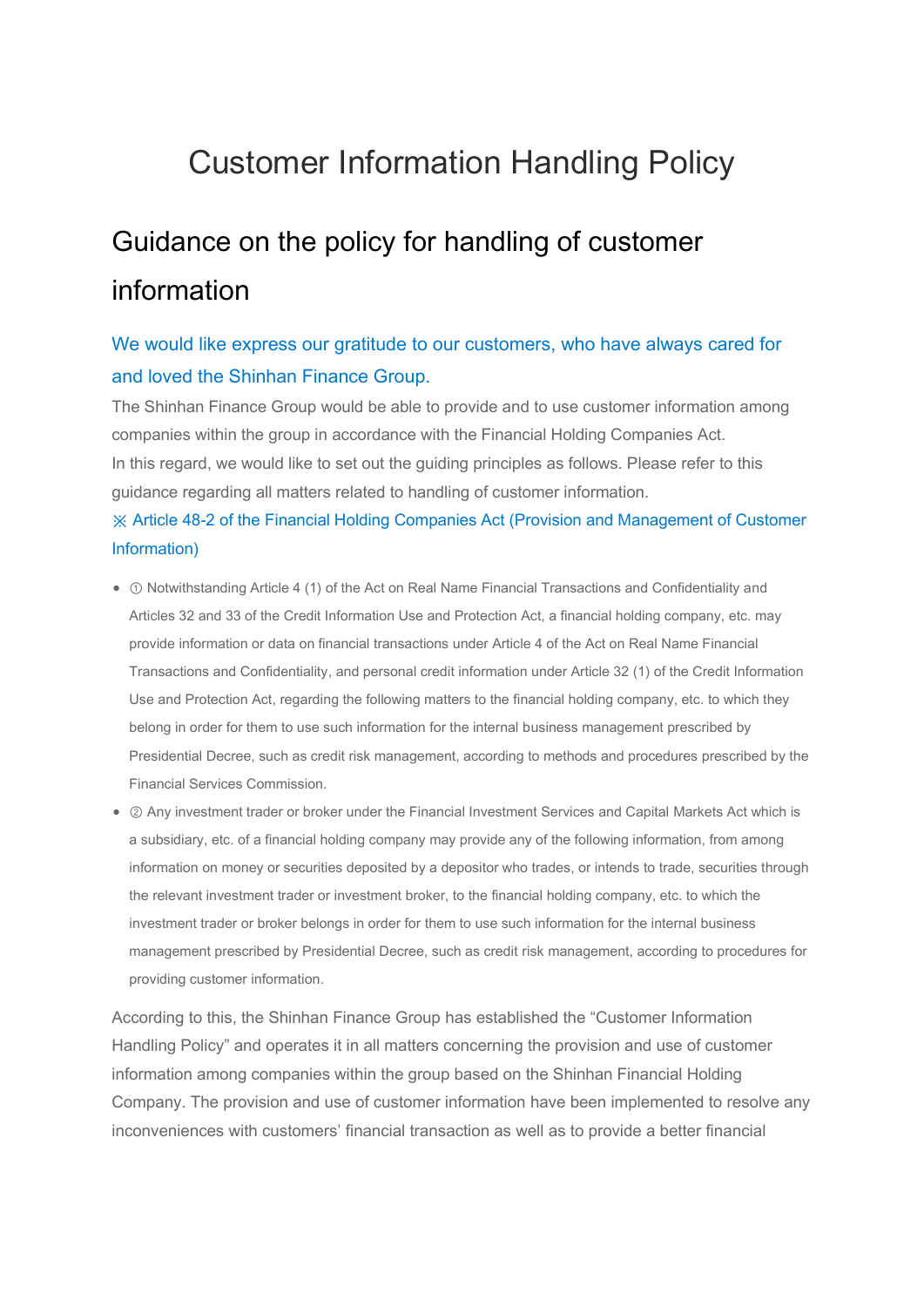service that satisfies customer expectations. The following system has been prepared for the strict management of information in order to prevent any potential side effects.

#### 1. Type of customer information to be provided

- ① Information or material regarding the contents of financial transaction in accordance with Article 4 of the Act on Real Name Financial Transactions and Confidentiality
- ② Personal credit information in accordance with paragraph 1, Article 32 of the Credit Information Use and Protection Act
- ③ Information relevant to each of followings among the information about the share or money being deposited by consignor, who wants to trade through an investment trader or investment broker in accordance with the Financial Investment Services and Capital Markets Act.
- o A. Total amount of deposited money
- o B. Total amount of deposited share
- o C. Total amount on each type of deposited share
- o D. Total amount on each type of debt security
- o E. Total amount on each type of collective investment organization in accordance with the classification of each paragraph in Article 229 of the same Act as a beneficiary certificate
- o F. Average possession period of the consignor's share and average number of transactions in a certain period based on the total amount of deposited share

#### 2. Places to be provided with customer information

Shinhan Financial Holding Company, Shinhan Bank, Shinhan Card, Shinhan Financial Investment, Shinhan Life Insurance, Shinhan BNP Paribas Asset Management, Shinhan Capital, Jeju Bank, Shinhan Savings Bank, Shinhan Credit Information

#### 3. Internal policy on the protection of customer information

- ① The provision and use of customer information shall be used only for the purpose of internal operation management.
- ② More than one executive of Group Company shall be appointed as a manager of customer information, and shall take the overall responsibility related to the provision and use of customer information.
- ③ The department in charge shall be designated on each company within the group for the systematic and intensive management of customer information.
- ④Strict management and control shall be applied through the standardization of work processes. For example, customer information shall be made available after the approval of the manager of customer information through the electronic approval system or in writing, etc. upon the request for customer information.